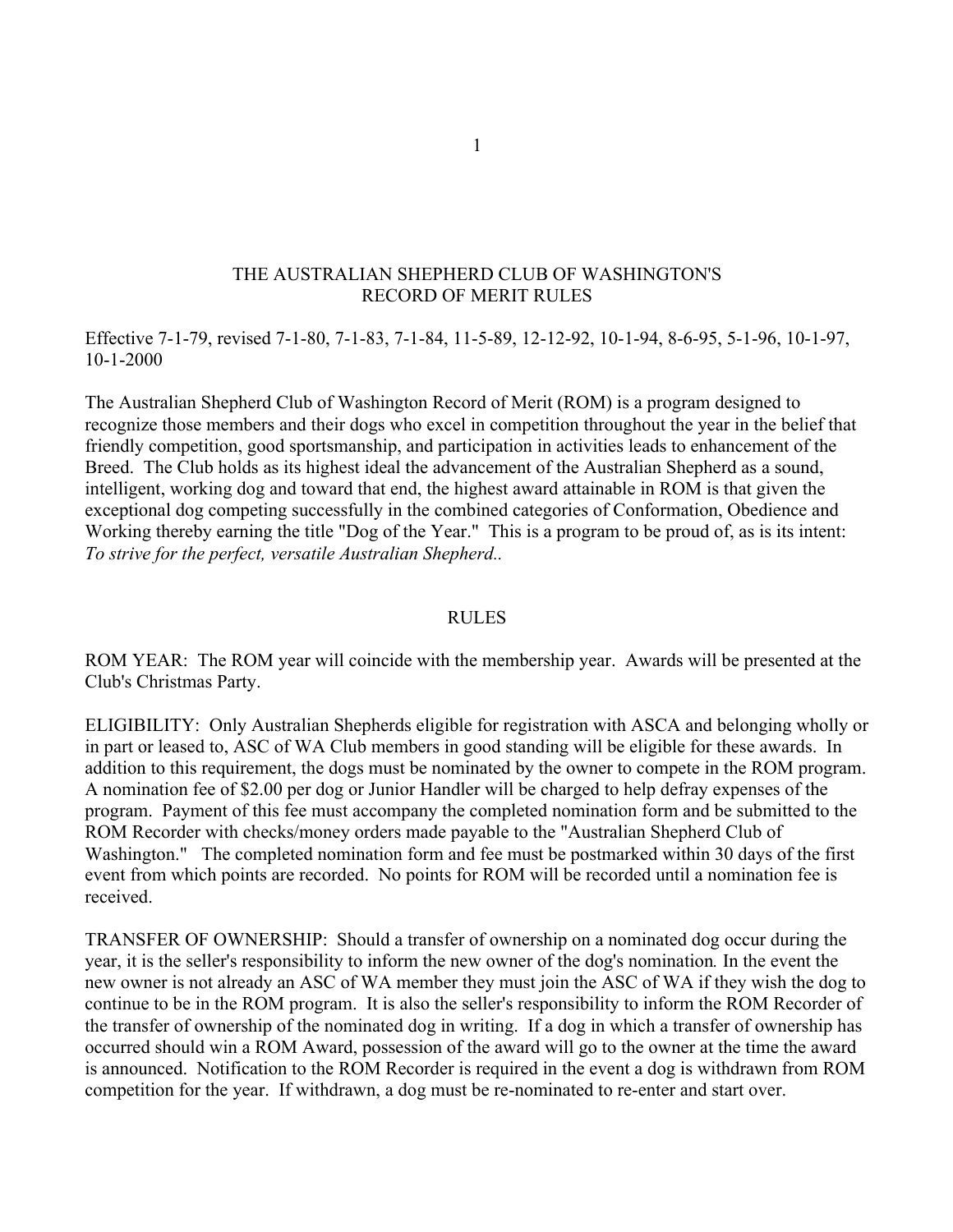TURNING IN POINTS: It is the responsibility of the owner or Junior Handler to turn in to the ROM Recorder any and all scores or points postmarked or received within 30 days of the show or trial at which they are earned or postmarked no later than five days after the end of the ROM year, whichever comes first. Scores or points may only be credited towards the ROM year in which they are earned, with exception of title points(see Titles below). Owners should check periodically during the year to ensure points have been correctly credited. To facilitate this, the ROM records shall be open to review by ASC of WA members and standings will be published in each issue of the *Aussie Print* Newsletter. No corrections will be allowed after the awards are given. If the owner or Junior Handler wants confirmation that each score sheet has been received by the ROM Recorder, it is that member's responsibility to send a self-addressed, stamped postcard or envelope to the ROM Recorder. At the end of the year, the records will be reviewed by the ASC of WA Board of Directors or their designee and upon their approval, will be final.

TITLES: All titles won will be recorded when a photocopy of the Certificate of Title or other verification from ASCA is received by the ROM Recorder. Titles must be turned in to the ROM Recorder within 30 days of receipt from ASCA.

TIES: In the event of tied scores in computing Conformation and Junior Handling awards, the award will go to the dog or handler who competed in the lesser number of shows. In the event of tied scores in Obedience or Working, the actual obedience or working trial scores will be totaled to determine the winner. If scores are still tied in any category, including *Dog of the Year* and *Junior Handling*, all the winners names will appear on the Award.

## ROM RECORDER

The Record of Merit Recorder is appointed by the ASC of WA Board of Directors and accepts nominations, score sheets, and monies for the nominees in the ROM program. The Recorder is required to check submitted points for shows sanctioned by the ASC of WA with the official show results before recording those points. A file is kept for each dog or Junior Handler to facilitate record keeping. A financial record of ROM income and expenses will be kept by the ROM Recorder. Monies received by the Rom Recorder will be forwarded to the ASC of WA Treasurer promptly. It is the responsibility of the Rom Recorder to keep all ROM records up to date. The ROM files must be open for inspection by the membership. The Recorder will send ROM standings to the editor of the *Aussie Print* for publication in each issue. Such reports must be in conformance with the newsletter deadlines. The Recorder will do all correspondence concerning ROM, including returning self-addressed, stamped postcards/envelopes sent by participants to verify score sheets being received by the Recorder and shall be responsible for computing standings, preparing certificates and awards, and notifying all winners.

PROBLEMS: If a problem arises with the ROM Program, it shall not be the Recorders position to make a decision as to the solution. In such cases, the Recorder must notify the ASC of WA Vice President who will notify the ASC of WA Board of Directors, stating the facts surrounding the situation, so they can make a final ruling. The Recorder may include suggestions for a solution to the problem, which will be taken into consideration by the ASC of WA Board of Directors.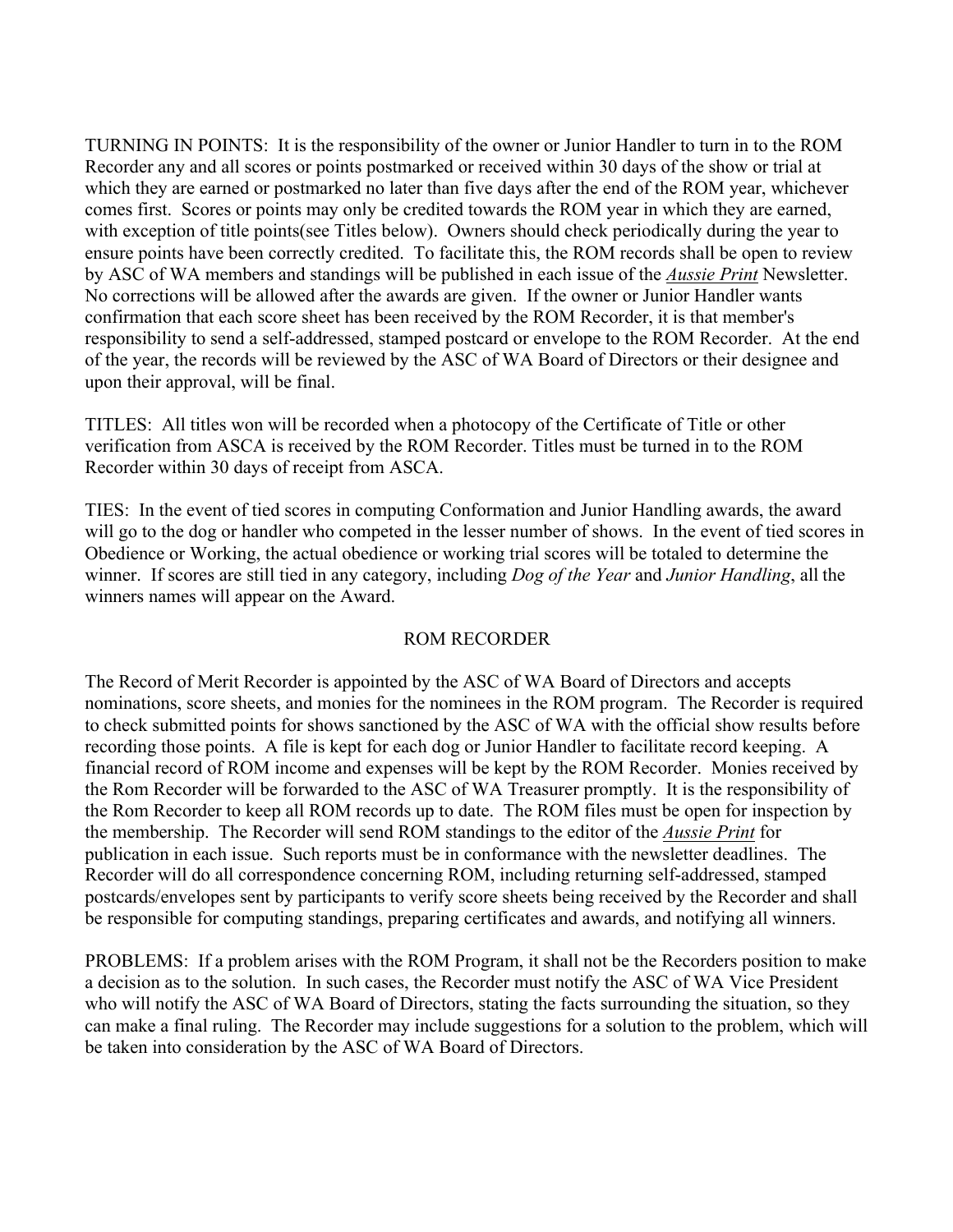SPORTSMAN OF THE YEAR: Additional duties for the ROM Recorder shall include administration of the "Sportsman of the Year" award. This award will be determined either in conjunction with the yearly club election or at the October meeting through secret ballot. This award is to honor the individuals whose contribution to the Breed and the Club has been outstanding. Sportsman of the Year is kept secret by the ROM Recorder until the announcement of the winner at the Annual Awards Party in **December** 

AWARDS/CERTIFICATES: Certificates of Awards and Gifts are given to *Dog of the Year, Puppy of the Year, Junior Handler of the Year (conformation, obedience, working, and versatility), Champion Dog of the Year, Altered Champion Dog of the Year, Class Dog of the Year, Altered Class Dog of the Year, Working Dog of the Year, Obedience Dog of the Year, and Agility Dog of the Year.* Certificates are given to each dog and Junior Handler who enters and competes in each category.

## **CONFORMATION**

CLASS DOG OF THE YEAR: For dogs 6 month of age or older who are not Champions of Record. Those dogs who attain their championships will be brought forward into "Champion Dog of the Year" with all points awarded in Class Dog of the Year*.* Dogs which finish their Championship within the ROM year may still win/compete in Class Dog of the Year with points awarded before completing their Championship.

Points earned for Conformation will be recorded from ASCA sanctioned shows. No points will be recorded unless Specials may enter Best of Breed competition. Any ASC of WA sponsored, nonsanctioned ASC of WA conformation show will be awarded 50% of regular ROM points upon prior approval of the ASC OF WA membership or Board of Directors.

Placing Points for dogs in Regular classes of 5 of more dogs\*:

| <b><i>State</i></b> | $4$ cots      |
|---------------------|---------------|
| <b>Properties</b>   | 30015         |
| <b>Replace</b>      | 2006          |
| 4 phone             | <b>Traint</b> |
|                     |               |

\* Points for classes of 4 dogs or fewer will descend from 1st place to equal one point less than the total number of dogs in that class multiplied by ten.

Best of come in any official class (i.e. Best of Bred-By, Best of American Bred) for which sexes were divided are awarded points equal to the First Place Points of the Opposite Sex Dog defeated, if greater.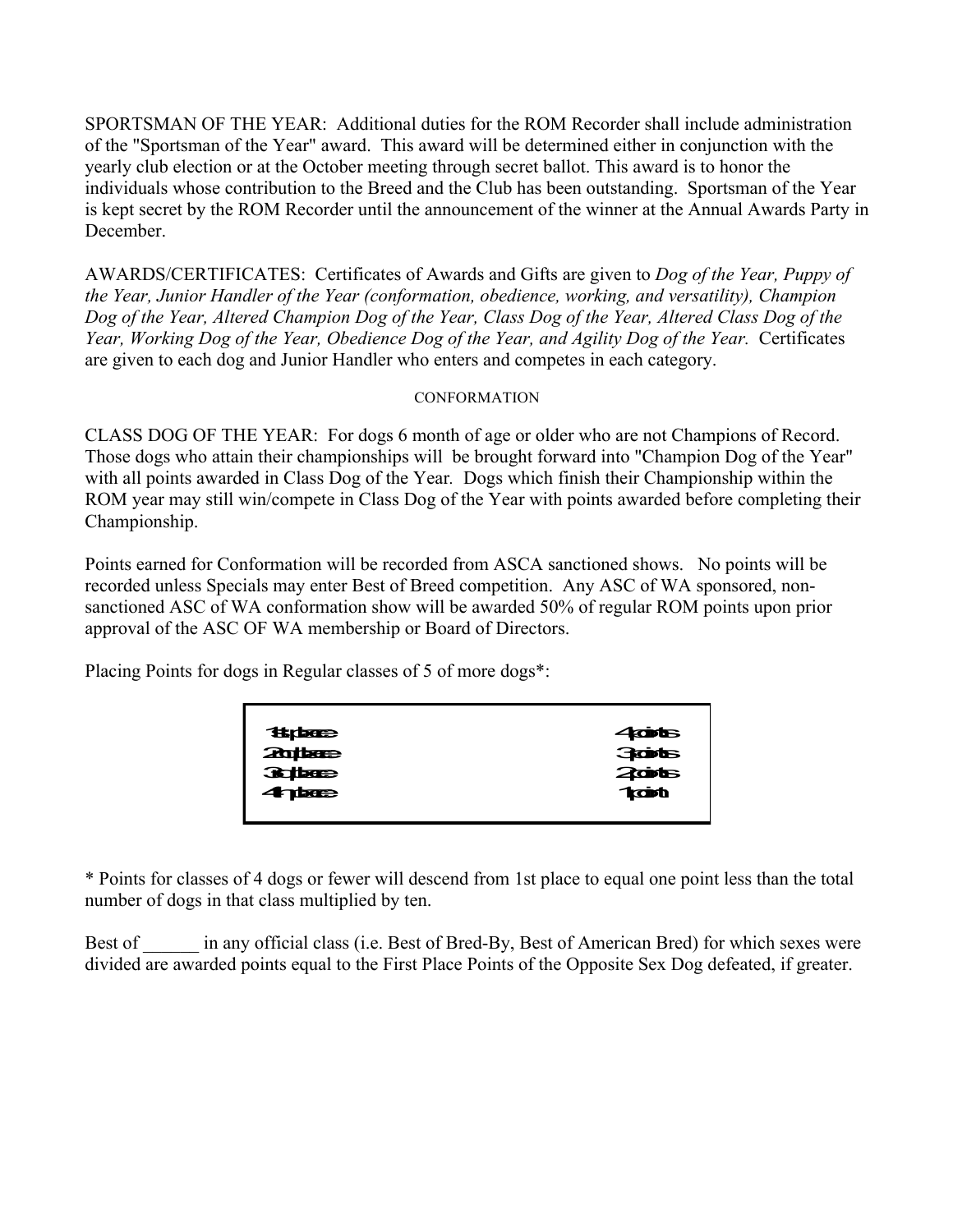Additional points earned:

| <b>GEERS SONTHE CASES</b><br>Bestαf                    | 2 oo rhe                     |
|--------------------------------------------------------|------------------------------|
| Reserve Winters Dogor Elich                            | <b><i><u>Spoints</u></i></b> |
| <b>Vivires Dopp Etch</b>                               | Gointe                       |
| <b>Rest of Volters</b>                                 | $2$ oirte                    |
| Best of Opposite Sex (if Best of Viving sor a Special) | <b>Doorte</b>                |
| Best of Opposite Sox (directional)                     | $2$ oirte                    |
| न्स्तिर की जिल्ल                                       | 12 april 15                  |
| <b>CondightCangostip</b>                               | <b>50airte</b>               |
|                                                        |                              |

All points earned above shall be totaled for the dog at each show, then multiplied by the number of points given to the Winner of the same sex at that show according to the ASCA Schedule of Championship Points.

Points for the dogs in non-regular classes shall be 50% of the above.

If a dog is exhibited in more than one regular class at the same show, only the points for the dog's lowest regular placing is credited.



ALTERED CLASS DOG OF THE YEAR: Points for competition in the Altered Class Dog of the Year will be computed the same as for Class Dog of the Year.

CHAMPION DOG OF THE YEAR: For dogs that are Champions of Record. Dogs who receive their championship during the ROM year shall be moved up to Champion Dog of the Year with all points awarded in Class Dog of the Year.

Points for Specials:

| <b>SCORAFERED INSTANCE</b> |                                                        |
|----------------------------|--------------------------------------------------------|
| <b>КВЗ</b>                 | <b>不在</b><br>在<br><br><br><br><br><br><br><br><br><br> |
| <b>вз</b>                  |                                                        |
|                            |                                                        |

The dog or bitch going BOB shall take the points of the opposite sex, if higher.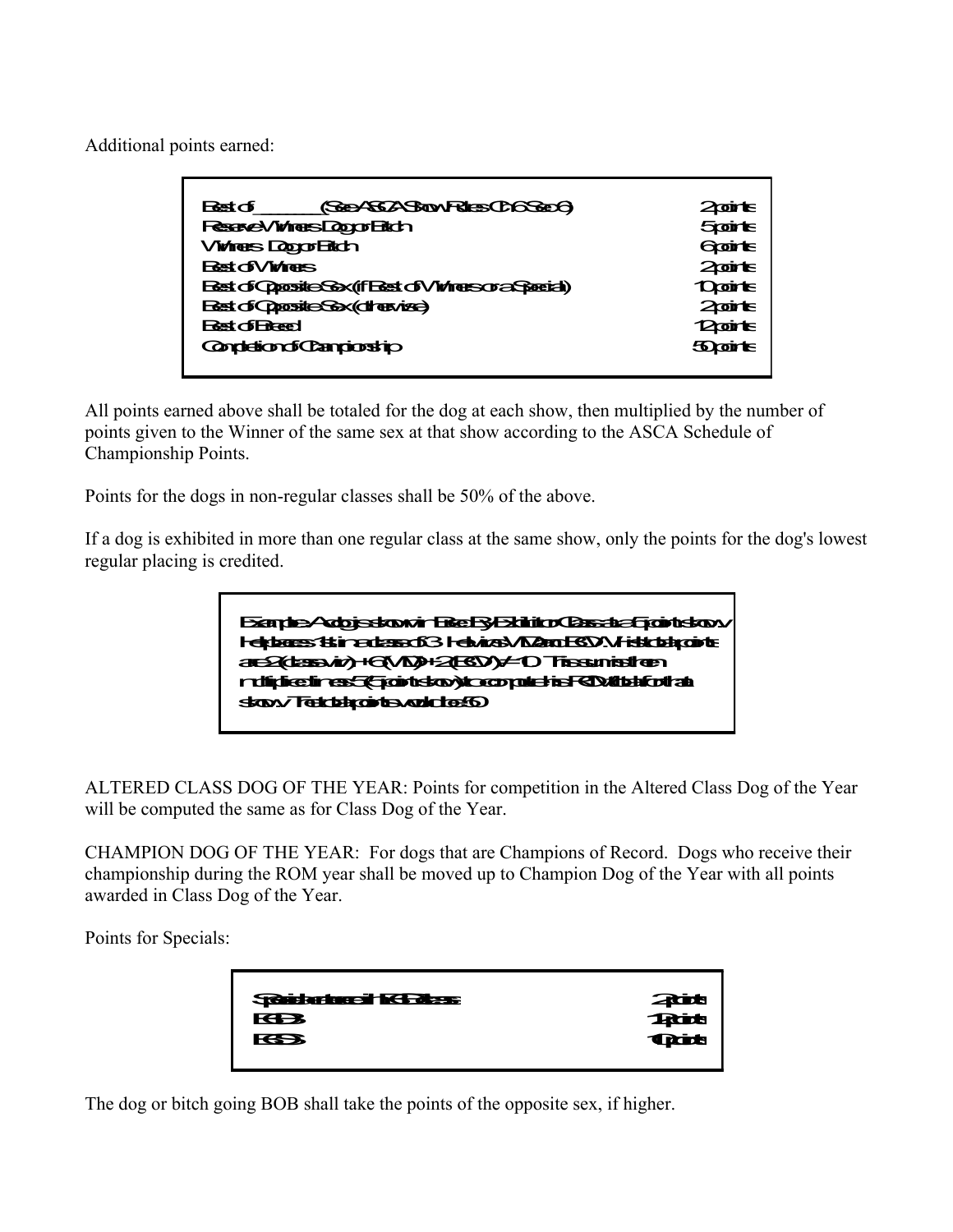Example: A Champion (Special) is shown in the Best of Breed condition at a 5 points show. It was Best of Beet (BD). The total points are 2 (showing in BOB) + 12 (BOB) = 14. This sum is then multiplied times 5 (a 5 point show) to compute his ROM total for that show. The total points would be 70.

ALTERED CHAMPION DOG OF THE YEAR: Points for competition in the Altered Champion Dog of the Year will be computed the same as for Champion Dog of the Year.

PUPPY OF THE YEAR: Puppies may accumulate points for this award until six months of age. They are eligible for this award only in the ROM year in which they turn six months old. Points awarded during the prior ROM year are carried over to the next year for Puppy of the Year competition. Puppies which turn 6 months within the ROM year may still compete in Puppy of the Year with points awarded before turning 6 months of age. When the puppy turns 6 months of age, 50% of the puppys conformation points earned during the current ROM year will be carried over to Class Dog of the Year.

> Example: A puppy is tour April 15, 1995. Its 6 month birthday is October 15, 1995. It is nonthintodyis Cobbert, 1995 it is<br><mark>digible for Puppy of the Year awards in t</mark>he 1995-1996 Roman<br>1996 ROM Year

For Puppy of the Year ROM Calculations will be figured as for adult conformation with the following exceptions:

Additional points:



The puppy going BOBP will take the opposite sex puppys points, if higher.

The point schedule for puppies shall be figured as follows for each sex:

| 2 pappies      | 1point                       |
|----------------|------------------------------|
| <b>3ppies</b>  | 2 points                     |
| 4pupies        | <b>3points</b>               |
| <b>Goupies</b> | 4 points                     |
| <b>Soupies</b> | <b><i><u>Spoints</u></i></b> |
|                |                              |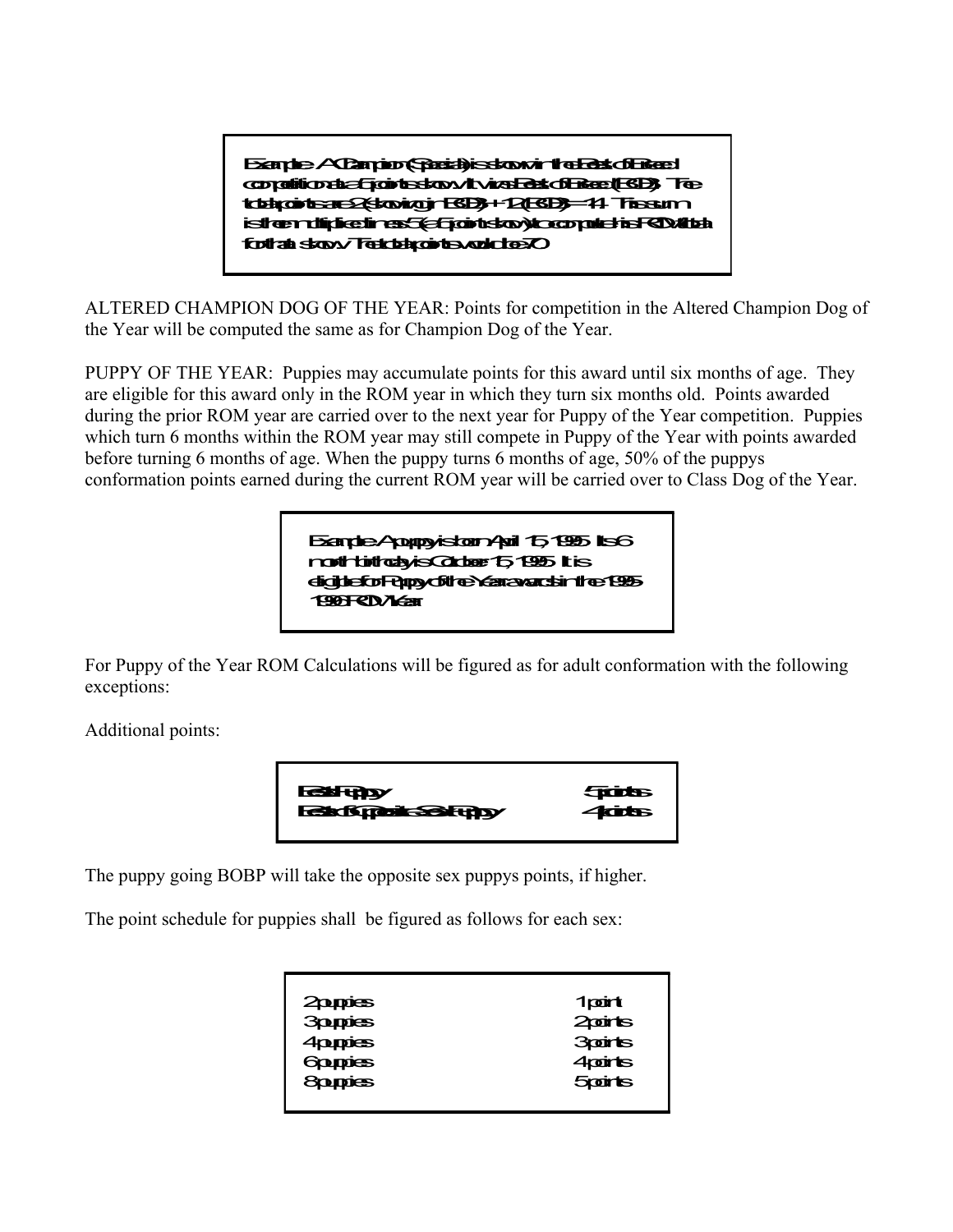## **OBEDIENCE**

OBEDIENCE DOG OF THE YEAR: Points for Obedience will be recorded from ASCA sanctioned shows which have the required number of dogs competing in each class for a qualifying ASCA Obedience leg. Two dogs are required in Novice Y and Graduate Novice with two sets for brace or two teams. Because Obedience trials are based on an already established point system, points equaling the obedience scores, plus placing points and additional points, as listed below, will be given. All non-Regular classes earn only 50% of the obedience score, placing points and any additional points earned. Any ASC of WA sponsored, non-sanctioned obedience trial will be awarded 50% of regular ROM points upon prior approval of the ASC of WA membership or Board of Directors. No ROM points will be credited from trials in which CDX and/or UD titled dogs are barred from competing in Open B.

Only qualifying scores earn points (with below noted exception). Novice Y, Novice A/B, Graduate Novice and Open A are each limited permanently to three qualifying scores earned. Dogs may continue to accumulate points in Open B and Utility after earning CDX or UD titles. If a dog has submitted a qualifying score toward a CD title for ROM points, future Novice Y scores will not be allowed in ROM calculations*.*

Placing points for dogs in classes of 4 or more dogs:\*

| <b>TELBERGE</b> | <b>Apoints</b>  |
|-----------------|-----------------|
| <b>20 base</b>  | <b>Braints</b>  |
| <b>3chae</b>    | <b>Zipoints</b> |
| <b>4 page</b>   | <b>Quits</b>    |
|                 |                 |

\*Points for classes of 3 dogs or fewer will descend from 1st place to equal 1 point times the number of dogs in the class.

Additional points:

| Hdg Godrig Assicial Tick*,** | <b>Ziots</b>   |
|------------------------------|----------------|
| Hidge Gairgin Tick", "       | ZTOOD          |
| <b>Continual Controller</b>  | <b>Storts</b>  |
| <b>Contention of Dorlars</b> | <b>SEDCORE</b> |
|                              |                |

\*EXCEPTION: High Scoring in Trial points (25) or High Scoring Aussie in Trial (25) will be awarded to dogs with individual qualifying scores who did not qualify because there were not enough dogs in their classes combined to qualify the class, provided there were at least six dogs competing in regular classes combined.

\*\*When awarded by Host Club.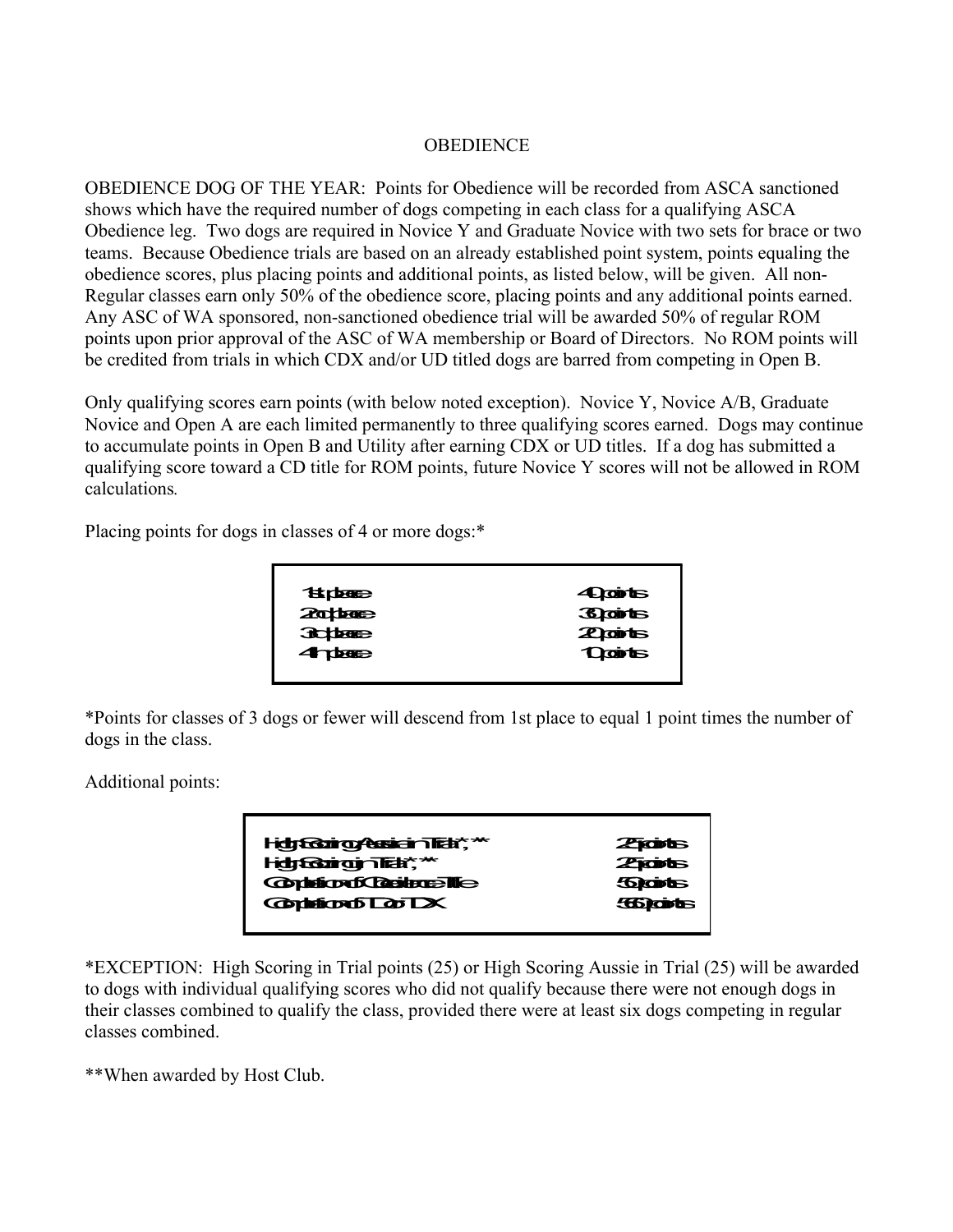#### **WORKING**

WORKING DOG OF THE YEAR: Points will be awarded only at sanctioned ASCA Working Trials, Ranch Dog Trials, or Ranch Dog Inspections or ASC of WA sponsored fun trials. ROM Points for ASCA stockdog judges and their family members will be given according to the handicap point system (Appendix A). Scoring at all trials must be under the ASCA sanctioned trial system. Only Qualifying Scores earn points. Versatility is an important aspect of the working Aussie; therefore, should a dog receive points in more than one category (i.e. ducks, sheep, and cattle), at any one trial, points earned in each class will be recognized when computing working awards. Because working trials are based on an already established point system, points equaling the working scores, placing points and additional points will be given. Points at ASC of WA sponsored non-ASCA sanctioned trials will be 50% of regular ROM points upon prior approval of the ASC of WA membership or Board of Directors. ROM points for placing and scores for Novice Class at ASCA Sanctioned Trials will be 50% of scores and placing points, with 69 being considered a qualifying score. Points for Junior Class will be awarded only to the Junior Handler. Scores in the Started, Novice, and Open division will be limited permanently to two qualifying scores

Placing Points for dogs in classes of 4 or more:\*

| <b>Tange</b>   | 40 anis        |
|----------------|----------------|
| <b>2000000</b> | <b>Braints</b> |
| <b>Subset</b>  | <b>Zigints</b> |
| 4 pege         | <b>Quits</b>   |
|                |                |

\*Points for classes of 3 dogs or fewer will descend from 1st place to equal 10 points times the number of dogs in the class.

Additional points:

| Hdyfairgir (Bas(ddsskrepcille)*              | <b>Trades</b> |
|----------------------------------------------|---------------|
| <b>HelpGaingjair at a</b>                    | <b>Zrots</b>  |
| <b>Hdgrading/Suice</b> ®                     | <b>ZRODES</b> |
| <b>Consideration Consideration Constants</b> | <b>Sports</b> |
|                                              |               |

\*When awarded by the Host Club

# AGILITY

AGILITY DOG OF THE YEAR: Points will be awarded only at ASCA sanctioned Agility Trials or ASC or WA sponsored fun trials. Points at ASC of WA fun trials will be 50% of regular ROM points upon prior approval of the ASC of WA membership or Board of Directors. Only qualifying scores earn points.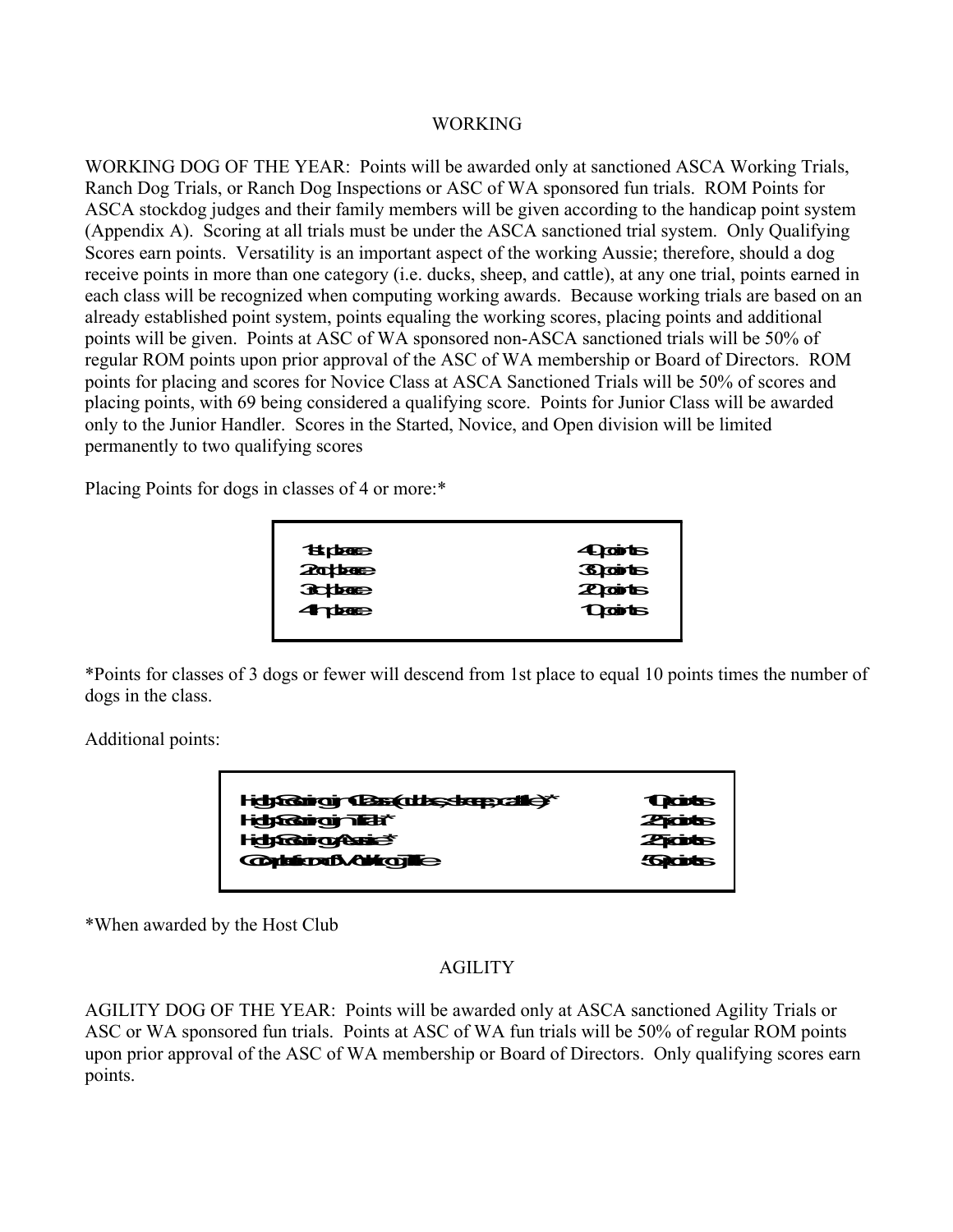Points for ROM are as below:

Gamblers: Score earned + placing points

Standard: Score 150 - time - faults + placing points

Jumpers: Score 150 - time + placing points

Placing points for dogs in classes of 4 or more dogs:\*

| <b>Taidbane</b> | 40 anius       |
|-----------------|----------------|
| <b>20there</b>  | <b>Braints</b> |
| <b>Subject</b>  | <b>Zionts</b>  |
| 4 pteeb         | <b>Quits</b>   |
|                 |                |

\* Points for classes of three dogs or fewer will descend from 1st place to equal 10 points times the number of dogs in the class.

## VERSATILITY

When a dog is awarded "Most Versatile Australian Shepherd" ten additional points will be added to the dog's ROM conformation points; 50 points will be added to the dog's highest obedience score; and 25 points will be added to the dog's highest working score.

## DOG OF THE YEAR

DOG OF THE YEAR: Only those dogs acquiring points in all three areas (conformation, obedience and working), will be eligible. For each area, the top ten dogs will be computed. The number one dog in each area will be given ten points; the 2nd place dog, nine points, the 3rd place dog eight points and so on down to the 10th place. If a competing dog has points in that event, but is not in the top ten placings, he shall be scored zero points in the event, but still be eligible for Dog of the Year. If there are less than ten dogs competing in a category, placing points will start with ten. If two or more scores are tied, all tied scores shall be given the points for the tied placing. The next score shall be given the points it would have had, had the tied scores not occurred.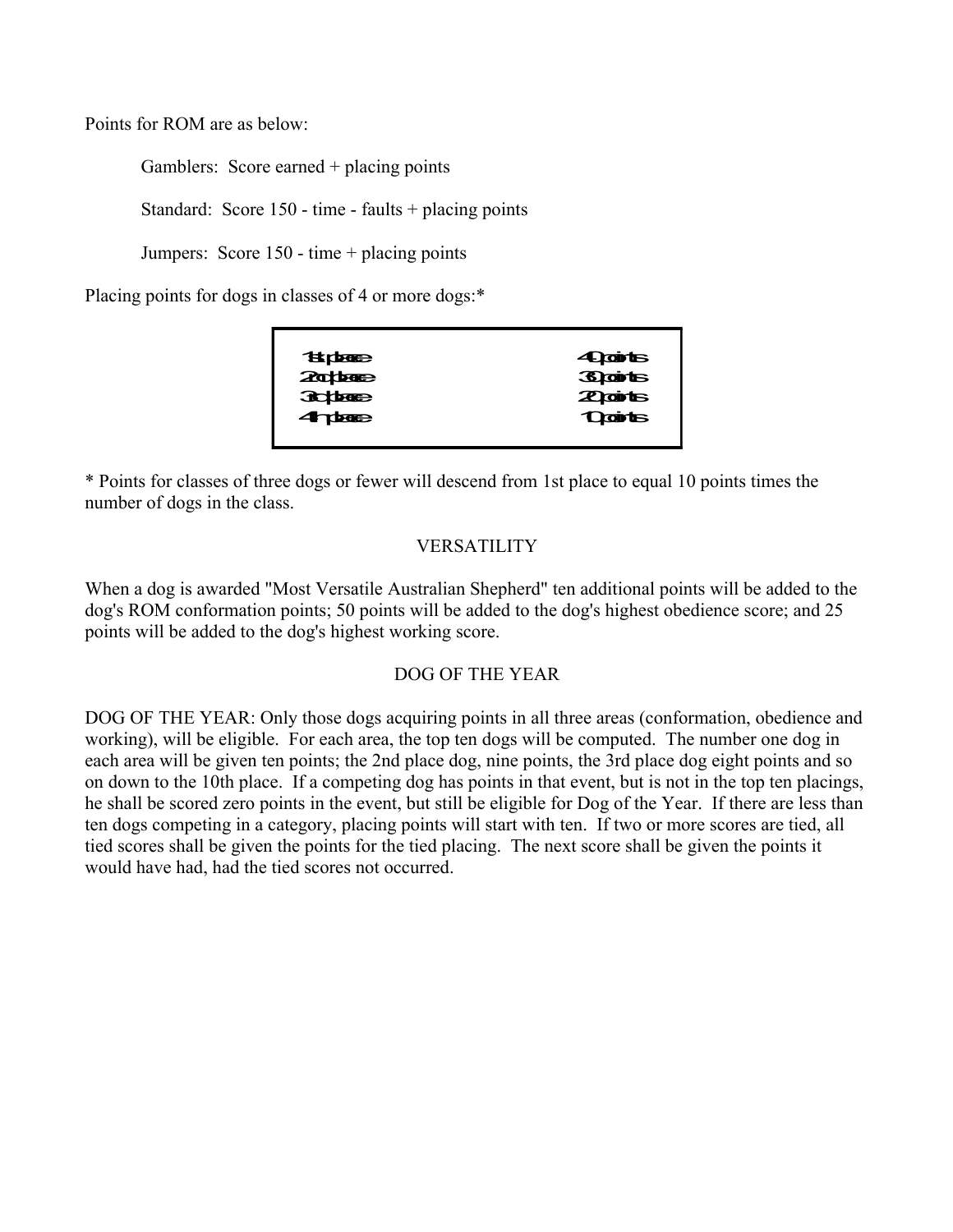| Example:         |                     |                       |
|------------------|---------------------|-----------------------|
|                  | Conformation points | <b>Placing Points</b> |
| Dog <sub>1</sub> | 50 points           | 10                    |
| Dog2             | 30 points           | 9                     |
| $D$ og 3         | 30 points           | 9                     |
| $D$ og 4         | 30 points           | 9                     |
| Dog 5            | 20 points           | 6                     |
| Dog 6            | 15 points           | 5                     |
| $D$ og 7         | 14 points           | 4                     |
| Dog 8            | 11 points           | 3                     |
| Dog 9            | 8 points            | 2                     |
| Dog 10           | 6 points            | 1                     |
| Dog 11           | 4 points            |                       |
|                  |                     |                       |

#### MOST VERSATILE AUSTRALIAN SHEPHERD

The ASC of WA may offer the award "Most Versatile Australian Shepherd" at its shows or specialties which offer all three areas of competition: conformation, obedience, and working. Points for such an award at ASC of WA sponsored events will be computed as outlined under "Dog of the Year," with the following exceptions: 1. The top ten placing points are computed using the scores only from those dogs competing in all three areas of competition. 2. If a dog earns points in more than one conformation, obedience, or working class, the class with the highest score will be used in computing "Most Versatile Australian Shepherd." 3. In the event of a tie, the award will be shared*.* If no dog has a qualifying score in regular obedience, a qualifying score in working, and a ROM point placing in regular conformation, the award will not be given. 4. ROM points for Spay/Neuter class will be allowed.

#### JUNIOR HANDLER PROGRAM

The purpose of this program is to provide an award to honor the Club's outstanding Junior Handlers in the fields of showmanship, obedience, and working.

Dogs used in this program must be purebred Australian Shepherds, eligible for registration in the ASCA Registry

TITLES: Dogs attaining ASCA titles entirely under the handling of the Junior Handler shall earn 50 additional points for the Junior Handler.

JUNIOR HANDLER OF THE YEAR - SHOWMANSHIP: This section provides an area of achievement for the Junior Handler who actively shows a dog(s) in Junior Showmanship contests at ASCA Sanctioned Shows.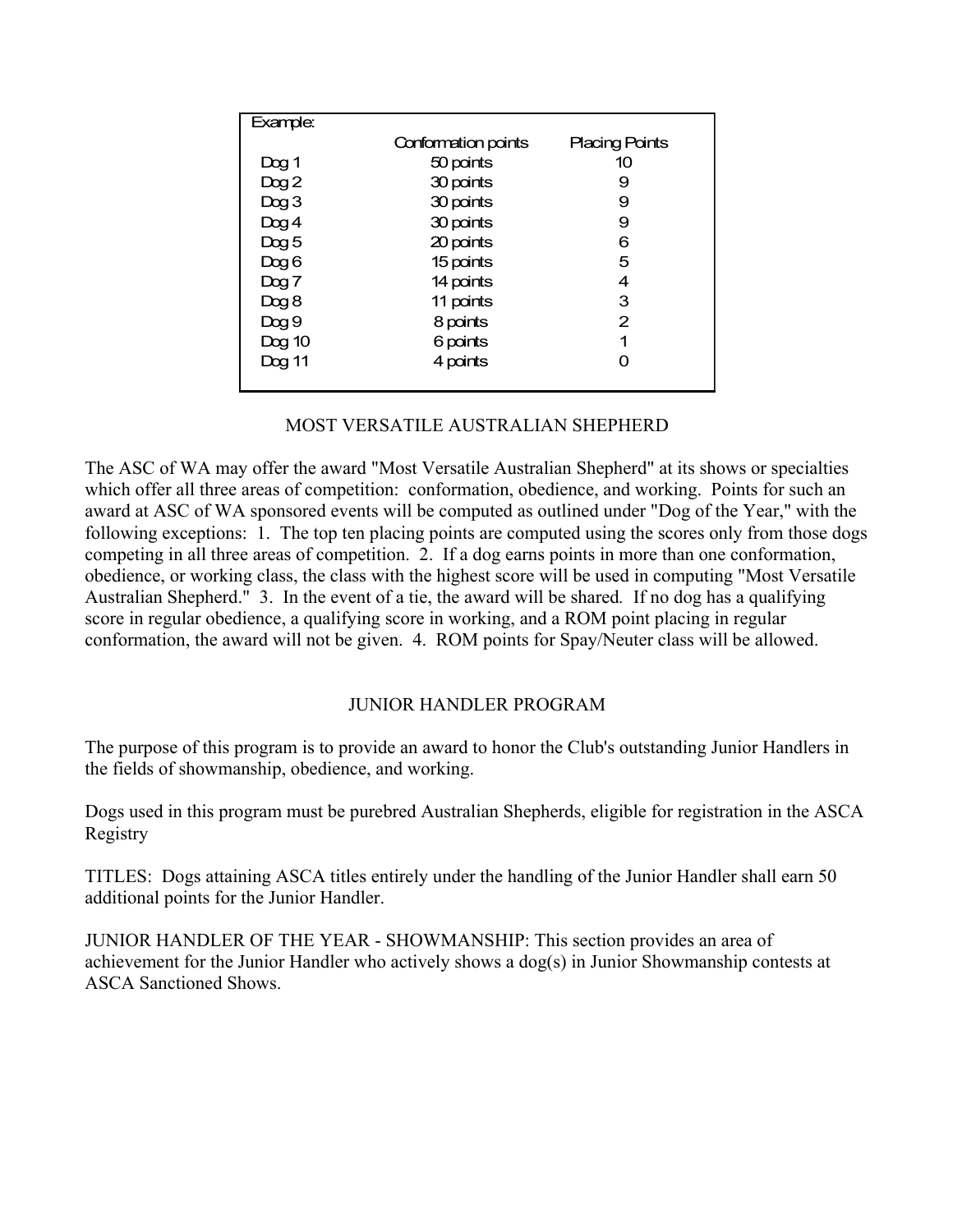Placing Points for Juniors in classes of 4 or more:

| <b>Tanger</b>  | <b>4 Quints</b> |
|----------------|-----------------|
| <b>2000000</b> | <b>Braints</b>  |
| <b>Subject</b> | <b>Zioints</b>  |
| <b>4 deges</b> | <b>Quits</b>    |
|                |                 |

\*Points for classes of three or fewer Juniors will descend from 1st place to equal 10 points times the number of Juniors in the class.

Additional Points:

| <b>Raturdatus</b><br><b>Restauration</b> | <b>ZATOUTS</b><br><b>Tractor</b> |
|------------------------------------------|----------------------------------|
|                                          |                                  |

JUNIOR HANDLER OF THE YEAR - OBEDIENCE: This section provides an area of achievement for the Junior Handler who actively shows a dog(s) in ASCA sanctioned Obedience competition Qualifying score points, placing points, and additional points will be figured as in the rules for Obedience Dog of the Year with the following exceptions: 1. Juniors are allowed to claim up to six scores in Novice Y, Novice A/B, and Open A. 2. High Scoring Junior in Obedience, if offered, is awarded 25 points.

JUNIOR HANDLER OF THE YEAR *-* WORKING: This section provides an area of achievement for the Junior Handler who actively competes in ASCA Sanctioned Working Trials.

Qualifying score points, placing points, and additional points will be figured as in the rules for Working Dog of the Year with the following exceptions: 1. Points for competition in the Junior class will be figured at 50% of the regular ROM points. 2. High Scoring Junior from the Started, Open, or Advanced classes, if awarded, will be given 25 points 3. High Scoring Junior from the Junior class, if awarded, will be given 10 points. 4. Juniors may claim up to six qualifying scores in Started, Novice, or Open classes for a period of 60 days after the first two qualifying scores are earned.

VERSATILITY: Subject to rules outlined for Dog of the Year.

# APPENDIX A

Handicap System Computation*:* The purpose of the handicap is to encourage Judges to judge trials by giving credit for trials they and their family members are prohibited from competing in by the ASCA stockdog rules.

I. The Handicap System Computation:

A. Final Year End Working Score:

Final Year End Working Score = Total Working Score + Final Handicap Points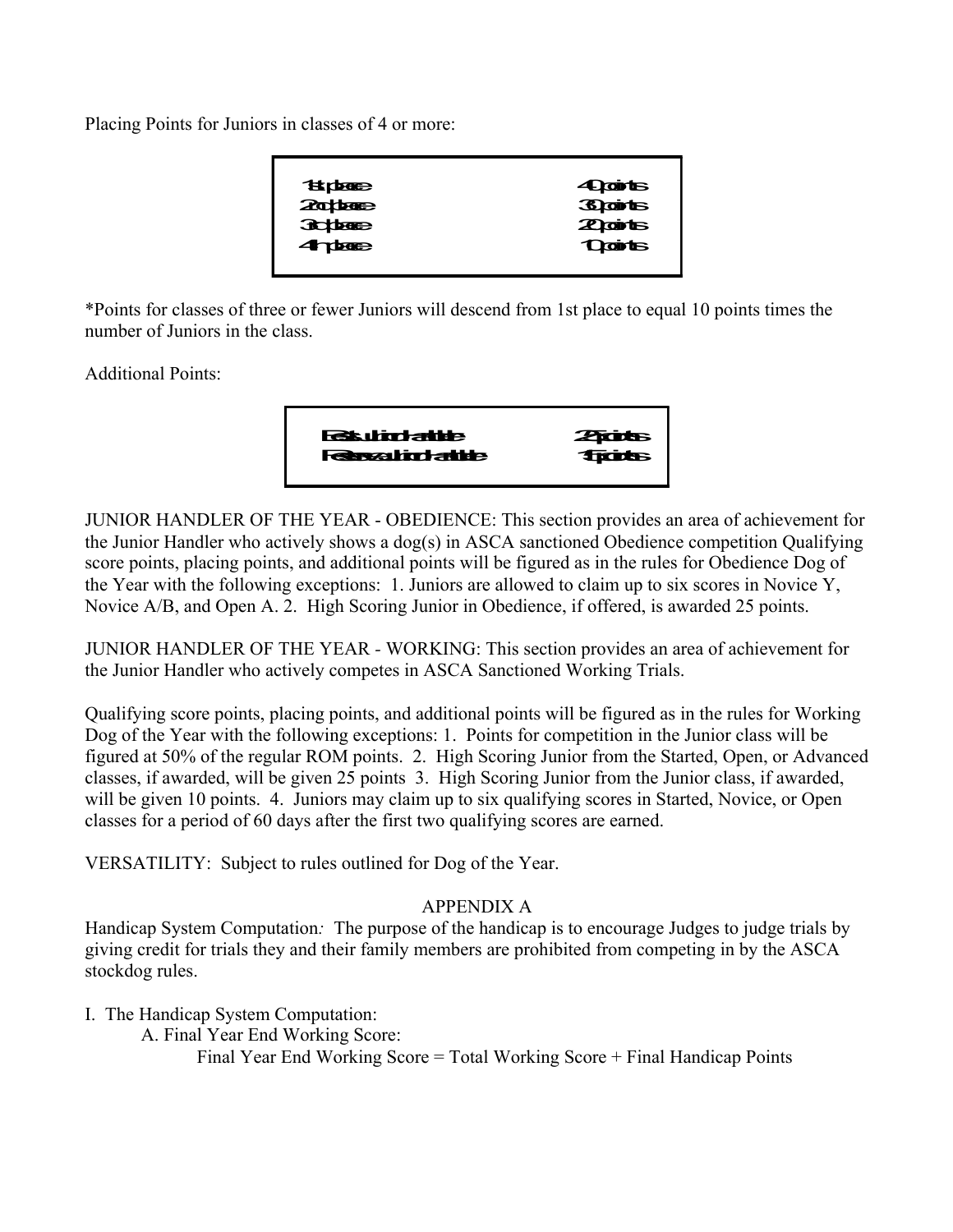B. Final Handicap Points :

Final handicap Points = Duck handicap + Sheep handicap + Cattle handicap (Sum of the Class Handicap)

C. Class Handicap:

For each class of stock: Trial points ./. Total Attempted Scores x Number of Scores Denied

# II. Definitions:

A. Bonus Points:

Points given for Class Placings, High Scoring in Trial, High Scoring Aussie in Trial, and High Scoring in Class.

B. Trial Points:

The sum of qualifying scores and bonus points.

C. Total Working Score:

Trial points plus Most Versatile Aussie and Title Points

D. Denied Scores:

The number of scores which the ASC of WA Judges and the family members were not allowed to compete for as stated in ASCA Stockdog Rules, Chapter 3, section 4.

E. Total Attempted scores:

The total number of trial runs attempted resulting in qualifying or non-qualifying scores (including excusals and disqualifications).

# III. Eligibility

A. Judges:

1. In state: A judge will be able to claim scores for handicap purposes for all Washington State trials at which he/she was judge as long as they meet the requirements of Sec C. A judge will be considered able to compete in every Washington state trial as long as he/she was not the Judge.

2. Out of State: A judge will be unable to claim scores for handicap purposes for all out of state trials at which he/she was the Judge.

B*.* Judge's family members:

1. In State: A judge's family member will be able to claim scores for handicap purposes for all Washington State trials at which their family member was judging, as long as they meet the requirements of Sec C.. A family member will be considered able to compete in every Washington State trial as long as a family member was not the judge.

2. Out of State: A family member will not be considered able to compete in an out of state trial unless they travel to those trials and compete under another judge at that trial or at a trial hosted by another club or individual on a preceding or succeeding day.

3. Judges and judge's family members will sign the following statement: "I hereby agree to provide the ROM Recorder with the total number of my attempted scores in each class. I also give the ASCA Stockdog Secretary permission to verify my ASCA trial record at the request of the ASC of WA ROM Recorder. I further agree that my failure to do so will result in the denial of all handicap points."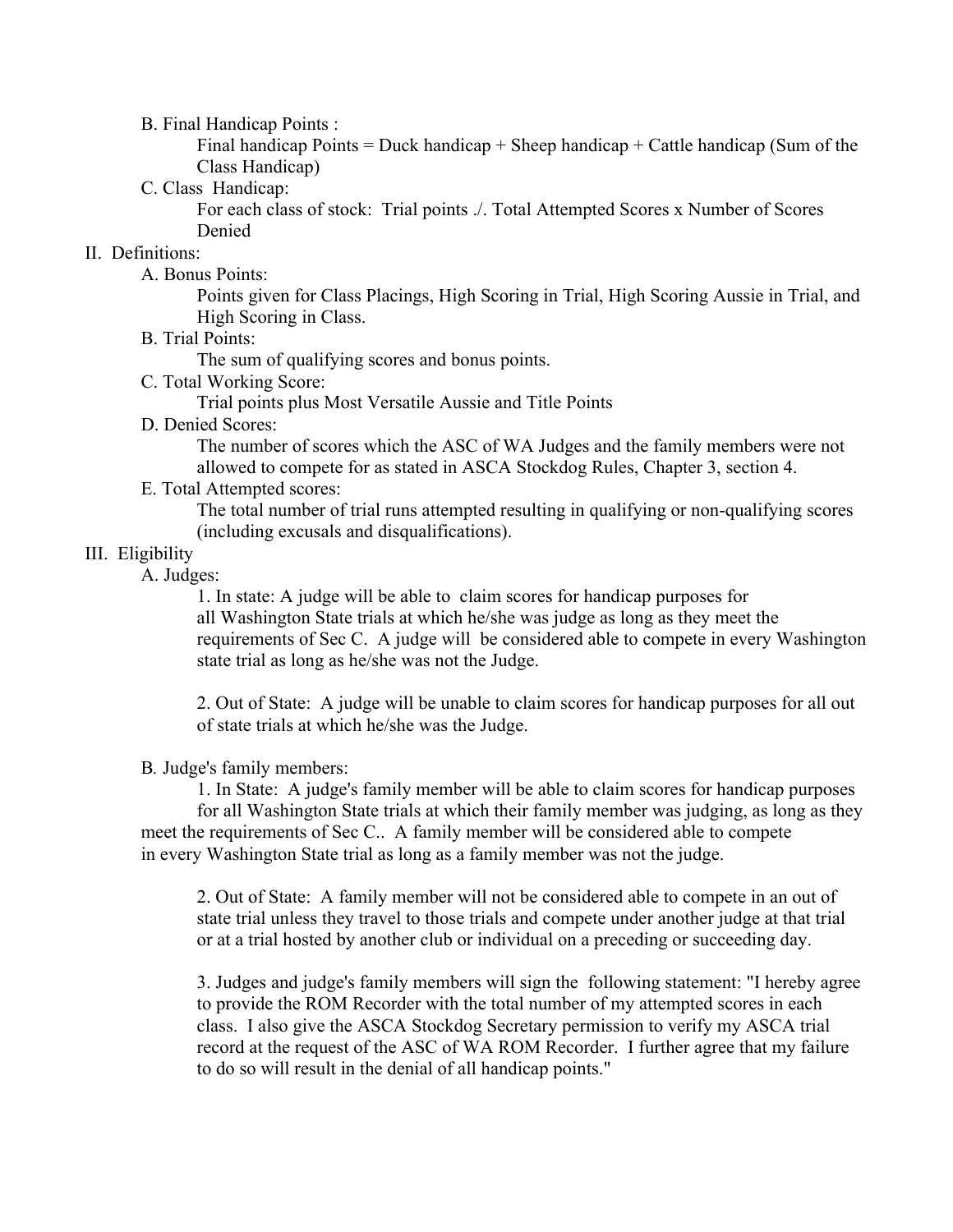### C: Eligible classes:

A. Judges or judge's family members will be able to use scores for the computation of a Handicap from Washington State Trials if they have previously competed with his/her dog in the class of stock at the last Washington State trial (in which the dog was entered and the following Washington State trial, not judged by a family member or themselves.

1. Exceptions:

a. The first trial of the ROM year: The dog will be required to compete only in the next trial not judged by a family member or themselves.

b. The last trial of the ROM year: The dog will be required only to compete in the previous trial, not judged by a family member or themselves.

## IV. Special Conditions:

A. Special conditions that may occur at trials will be left to the discretion of the membership or the Board.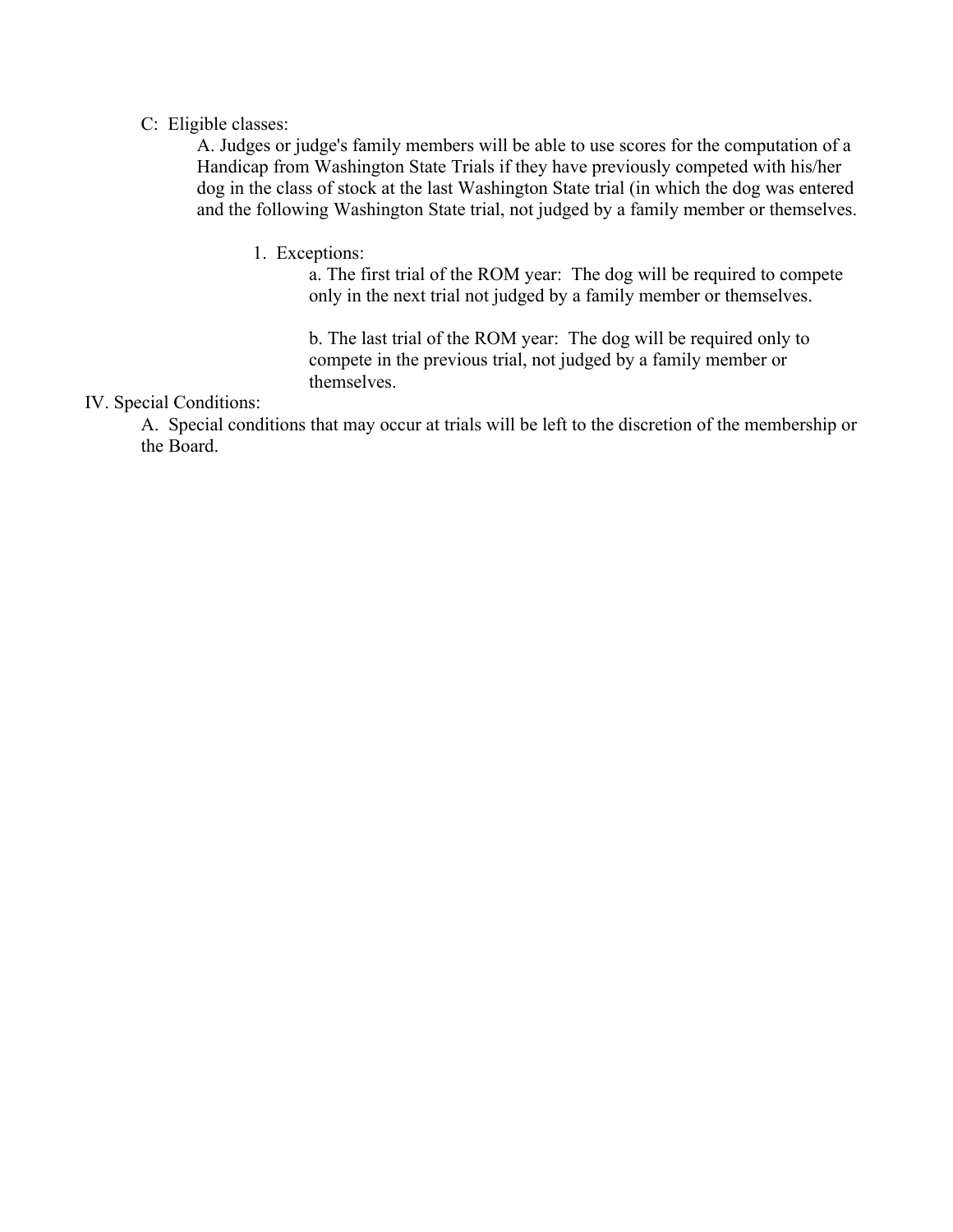# AUSTRALIAN SHEPHERD CLUB OF WASHINGTON RECORD OF MERIT - CONFORMATION SCORESHEET

| <b>HOST CLUB</b>                                                                                                                          |
|-------------------------------------------------------------------------------------------------------------------------------------------|
|                                                                                                                                           |
|                                                                                                                                           |
|                                                                                                                                           |
| WERE SPECIALS ALLOWED TO ENTER AND COMPETE FOR BEST OF BREED? YES<br>N <sub>O</sub>                                                       |
| REGULAR ADULT CLASSES:<br>ALTERED OR NON-ALTERED (circle one and complete<br>the information below for altered or non-altered as entered) |
| REGULAR DOGS:_______REGULAR BITCHES_______BEST OF WINNERS: DOG BITCH<br>  SPECIAL DOGS____________SPECIAL BITCHES_________                |
| BOB: SPECIAL DOG SPECIAL BITCH CLASS DOG CLASS BITCH<br>BOS: SPECIAL DOG SPECIAL BITCH CLASS DOG CLASS BITCH                              |
|                                                                                                                                           |
|                                                                                                                                           |
| CLASS ENTERED<br>CLASS PLACING<br>ADDITIONAL AWARDS WON:<br>WD WB RWD RWB BOW BOS BOB MOST VERSATILE AUSSIE                               |
|                                                                                                                                           |
| NON-REGULAR ADULT CLASSES:                                                                                                                |
|                                                                                                                                           |
|                                                                                                                                           |
| ADDITIONAL AWARDS WON                                                                                                                     |
| <b>JUDGES NAME</b>                                                                                                                        |
|                                                                                                                                           |
| RECEIPT OF ASCA CHAMPIONSHIP (ENCLOSE VERIFICATION)                                                                                       |
|                                                                                                                                           |
| PUPPY DOGS: ______________PUPPY BITCHES____________BEST PUPPY DOG BITCH                                                                   |
|                                                                                                                                           |
|                                                                                                                                           |
|                                                                                                                                           |
| JUDGES NAME                                                                                                                               |
| Rev 10-01-01                                                                                                                              |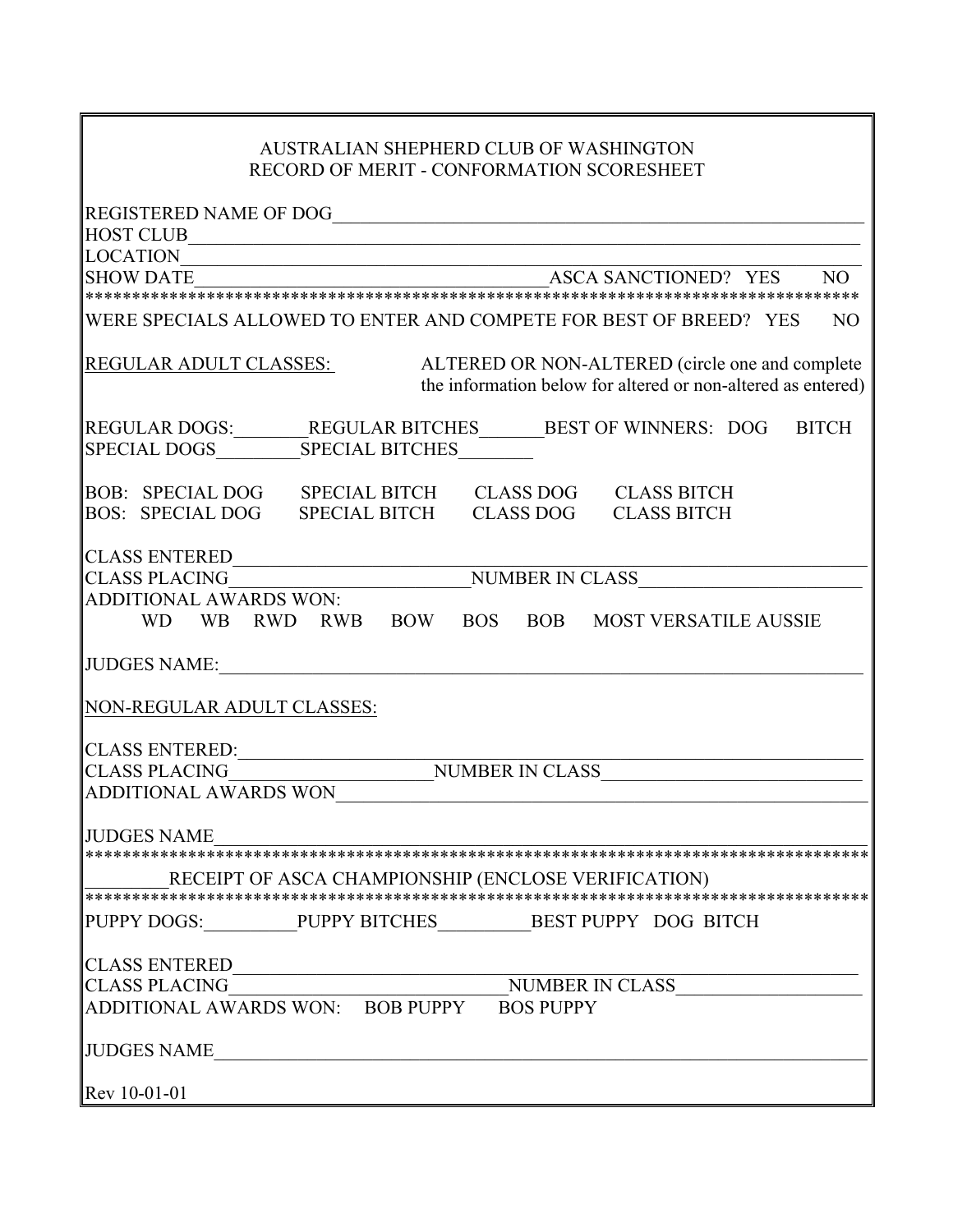|                               | AUSTRALIAN SHEPHERD CLUB OF WASHINGTON                                                                                                         |            |                 |
|-------------------------------|------------------------------------------------------------------------------------------------------------------------------------------------|------------|-----------------|
|                               | RECORD OF MERIT - OBEDIENCE SCORESHEET                                                                                                         |            |                 |
|                               |                                                                                                                                                |            |                 |
|                               |                                                                                                                                                |            |                 |
| <b>LOCATION</b>               |                                                                                                                                                |            |                 |
| <b>SHOW DATE</b>              | ASCA SANCTIONED YES                                                                                                                            |            | N <sub>O</sub>  |
|                               | $\parallel$ WERE CDX AND UD DOGS ALLOWED TO ENTER AND COMPETE IN OPEN B? YES                                                                   |            | N <sub>O</sub>  |
|                               |                                                                                                                                                |            |                 |
|                               | ADDITIONAL AWARDS WON: HIGH SCORING IN TRIAL_______ (only if offered)<br>HIGH SCORING AUSSIE________(only if offered)<br>MOST VERSATILE AUSSIE |            |                 |
| JUDGES NAME                   | <u> 1989 - Johann Barn, amerikan besteman besteman besteman besteman besteman besteman besteman besteman bestema</u>                           |            |                 |
|                               | RECEIPT OF OBEDIENCE TITLE ENCLOSE VERIFICATION)                                                                                               |            |                 |
|                               | ***************************                                                                                                                    |            |                 |
| <b>HOST CLUB</b>              | <u> 1989 - Andrea State Barbara, martin a filozof</u>                                                                                          |            |                 |
| <b>LOCATION</b>               | <u> 2000 - 2000 - 2000 - 2000 - 2000 - 2000 - 2000 - 2000 - 2000 - 2000 - 2000 - 2000 - 2000 - 2000 - 2000 - 200</u>                           |            |                 |
|                               |                                                                                                                                                |            | N <sub>O</sub>  |
|                               | WERE CDX AND UD DOGS ALLOWED TO ENTER AND COMPETE IN OPEN B?                                                                                   | <b>YES</b> | NO <sub>1</sub> |
| NUMBER IN CLASS               |                                                                                                                                                |            |                 |
| <b>ADDITIONAL AWARDS WON:</b> | HIGH SCORING IN TRIAL (only if offered)<br>HIGH SCORING AUSSIE (only if offered)<br>MOST VERSATILE AUSSIE                                      |            |                 |
| <b>JUDGES NAME</b>            |                                                                                                                                                |            |                 |
|                               | RECEIPT OF OBEDIENCE TITLE (ENCLOSE VERIFICATION)                                                                                              |            |                 |
|                               |                                                                                                                                                |            |                 |
| Rev 10-01-01                  |                                                                                                                                                |            |                 |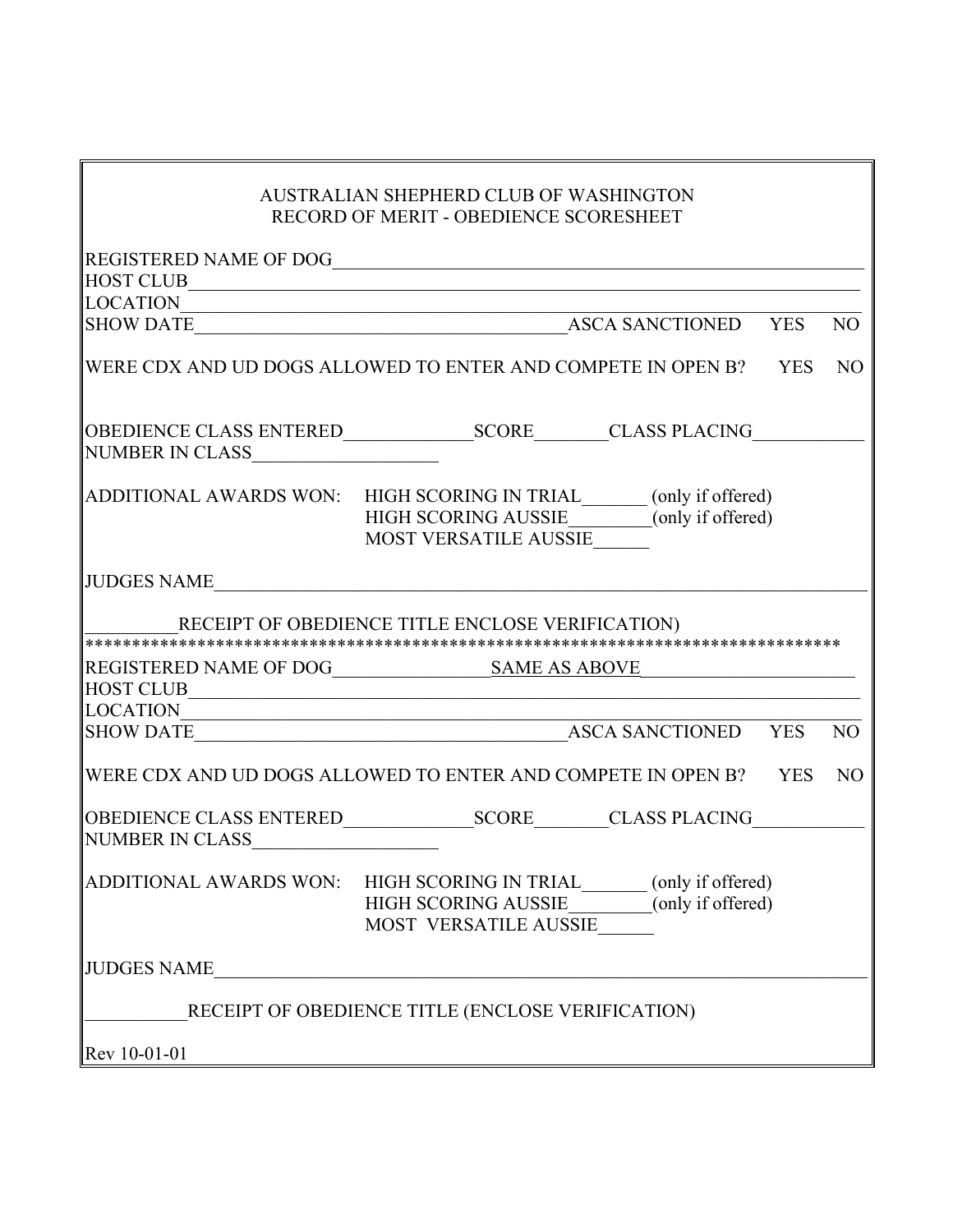# AUSTRALIAN SHEPHERD CLUB OF WASHINGTON RECORD OF MERIT - STOCKDOG TRIAL SCORESHEET

| <b>REGISTERED NAME OF DOG</b>                                | <u> 1980 - Johann Stein, mars an deus Fran</u>                                                    |
|--------------------------------------------------------------|---------------------------------------------------------------------------------------------------|
|                                                              | LOCATION                                                                                          |
|                                                              | HOST CLUB<br>DIVISION AND CLASS ENTERED<br>SCORE CLASS PLACING NUMBER IN CLASS<br>NUMBER IN CLASS |
|                                                              |                                                                                                   |
|                                                              |                                                                                                   |
| AWARDS WON (ONLY IF OFFERED):                                |                                                                                                   |
|                                                              | HIGH SCORING IN TRIAL HIGH SCORING AUSSIE IN TRIAL                                                |
| HIGH SCORING DUCKS/SHEEP/CATTLE                              |                                                                                                   |
| <b>MOST VERSATILE AUSSIE</b>                                 |                                                                                                   |
|                                                              |                                                                                                   |
|                                                              |                                                                                                   |
|                                                              |                                                                                                   |
| AWARDS WON (ONLY IF OFFERED):                                |                                                                                                   |
|                                                              | HIGH SCORING IN TRIAL HIGH SCORING AUSSIE IN TRIAL                                                |
| HIGH SCORING DUCKS/SHEEP/CATTLE                              |                                                                                                   |
| <b>MOST VERSATILE AUSSIE</b>                                 |                                                                                                   |
|                                                              |                                                                                                   |
|                                                              |                                                                                                   |
|                                                              |                                                                                                   |
|                                                              |                                                                                                   |
|                                                              |                                                                                                   |
| HIGH SCORING IN DUCKS/SHEEP/CATTLE                           |                                                                                                   |
| <b>MOST VERSATILE AUSSIE</b>                                 |                                                                                                   |
|                                                              |                                                                                                   |
|                                                              | RECEIPT OF HERDING TITLE (ENCLOSE VERIFICATION)                                                   |
|                                                              | RECEIPT OF HERDING TITLE (ENCLOSE VERIFICATION)                                                   |
|                                                              | RECEIPT OF HERDING TITLE (ENCLOSE VERIFICATION)                                                   |
|                                                              |                                                                                                   |
|                                                              | IF YOU ARE A JUDGE OR JUDGES FAMILY MEMBER, PLEASE COMPLETE THE                                   |
| <b>FOLLOWING:</b>                                            |                                                                                                   |
|                                                              |                                                                                                   |
| DO YOU WISH TO CLAIM DENIED SCORES FOR THIS TRIAL? YES NO    |                                                                                                   |
| WERE YOU CONSIDERED ABLE TO COMPETE IN THIS TRIAL            | YES NO                                                                                            |
| DID YOU COMPETE IN THE LAST TRIAL IN WHICH YOU WERE ABLE TO? | YES<br>NO                                                                                         |
|                                                              | IF YOU ARE A JUDGES FAMILY MEMBER, DID YOU TRAVEL TO THIS TRIAL AND                               |
|                                                              | COMPETE UNDER ANOTHER JUDGE AT THIS TRIAL OR AT A TRIAL ON A PREVIOUS OR                          |
| <b>FOLLOWING DAY?</b><br><b>YES</b>                          | N <sub>O</sub>                                                                                    |
|                                                              |                                                                                                   |
| Rev 10-01-01                                                 |                                                                                                   |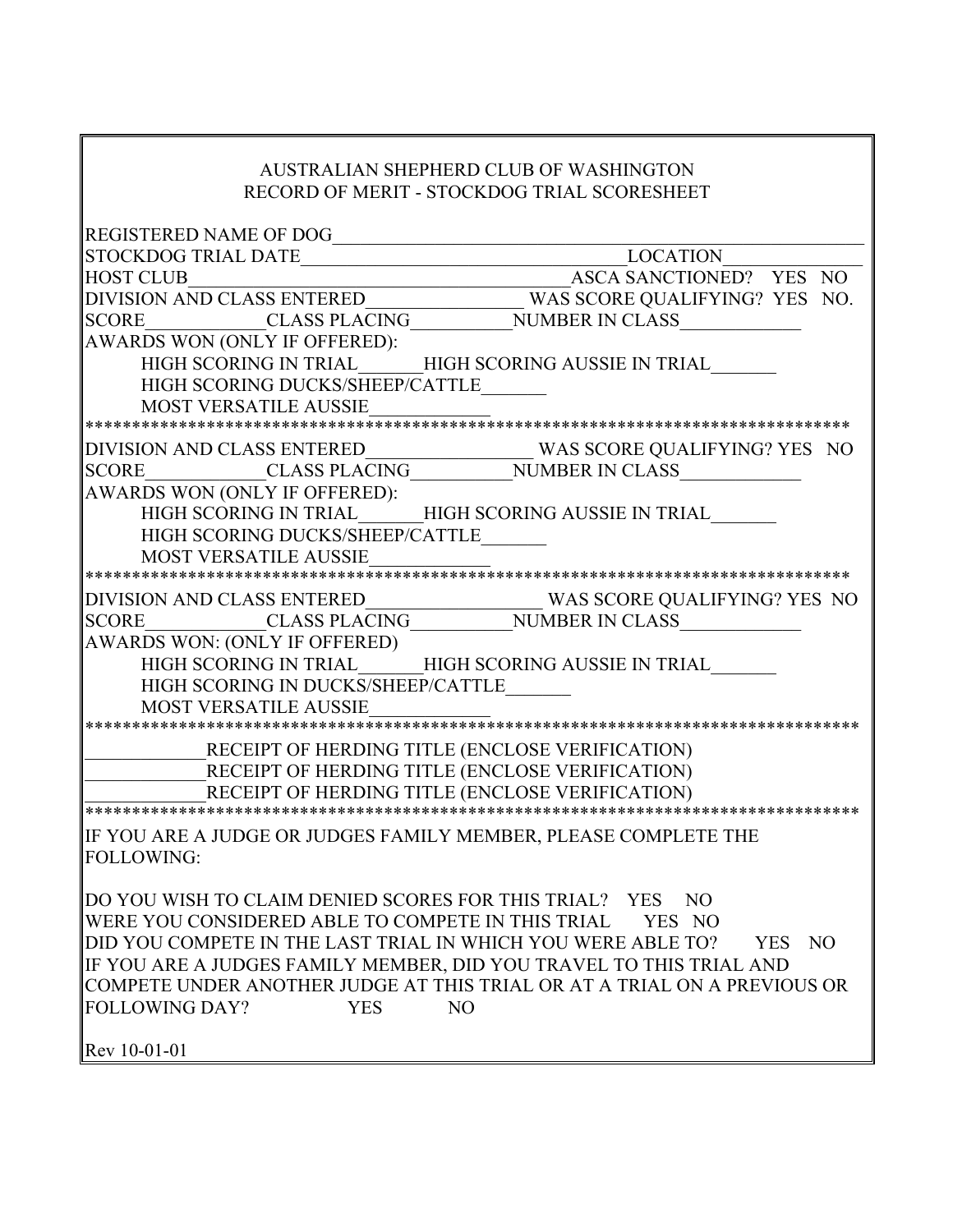| AUSTRALIAN SHEPHERD CLUB OF WASHINGTON<br><b>RECORD OF MERIT - NOMINATION FORM</b>                                                                                                                                                                                                                                                                                          |     |  |  |
|-----------------------------------------------------------------------------------------------------------------------------------------------------------------------------------------------------------------------------------------------------------------------------------------------------------------------------------------------------------------------------|-----|--|--|
| Registered Name of Dog                                                                                                                                                                                                                                                                                                                                                      |     |  |  |
| Owner (or leasee)                                                                                                                                                                                                                                                                                                                                                           |     |  |  |
| Address and the contract of the contract of the contract of the contract of the contract of the contract of the contract of the contract of the contract of the contract of the contract of the contract of the contract of th                                                                                                                                              |     |  |  |
|                                                                                                                                                                                                                                                                                                                                                                             |     |  |  |
|                                                                                                                                                                                                                                                                                                                                                                             |     |  |  |
|                                                                                                                                                                                                                                                                                                                                                                             | Sex |  |  |
|                                                                                                                                                                                                                                                                                                                                                                             |     |  |  |
| Enclosed, please find my nomination fee of \$2.00 per year.<br>No points for ROM will be recorded until the nomination fee is received.<br>Make checks payable to ASC of WA.                                                                                                                                                                                                |     |  |  |
| Name of Junior Handler                                                                                                                                                                                                                                                                                                                                                      |     |  |  |
| Address and the state of the state of the state of the state of the state of the state of the state of the state of the state of the state of the state of the state of the state of the state of the state of the state of th                                                                                                                                              |     |  |  |
|                                                                                                                                                                                                                                                                                                                                                                             |     |  |  |
|                                                                                                                                                                                                                                                                                                                                                                             |     |  |  |
| Enclosed, please find my nomination fee of \$2.00 per year.<br>No points for ROM will be recorded until the nomination fee is received.<br>Make checks payable to ASC of WA.                                                                                                                                                                                                |     |  |  |
| Judges and their family members must sign the following statement to have handicap points recorded:                                                                                                                                                                                                                                                                         |     |  |  |
| I hereby agree to provide the ROM Recorder with all of my working scores (qualifying, non-<br>qualifying, excusals, and disqualifications) for each class. I understand that my failure to do so will<br>result in the denial of all handicap points. I also give the ASCA Stockdog Office permission to verify my<br>ASCA trial record at the request of the ROM Recorder. |     |  |  |
| Signature of Judge or<br>Judge's family member                                                                                                                                                                                                                                                                                                                              |     |  |  |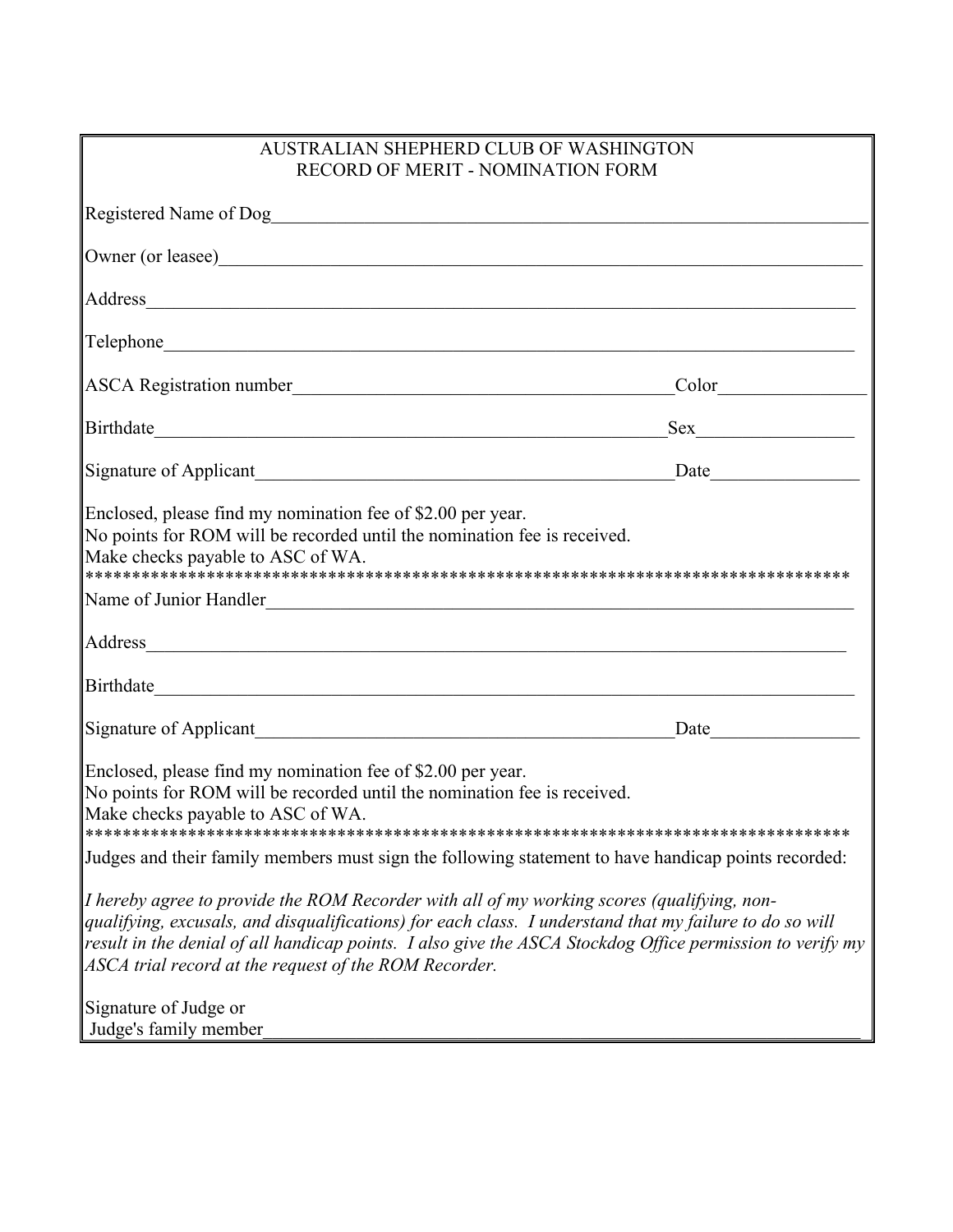| AUSTRALIAN SHEPHERD CLUB OF WASHINGTON<br><b>JUNIOR HANDLING RECORD OF MERIT SCORESHEET</b>                |                                                                                                                                                                                      |  |  |
|------------------------------------------------------------------------------------------------------------|--------------------------------------------------------------------------------------------------------------------------------------------------------------------------------------|--|--|
| Handler's name                                                                                             | Age                                                                                                                                                                                  |  |  |
|                                                                                                            |                                                                                                                                                                                      |  |  |
|                                                                                                            |                                                                                                                                                                                      |  |  |
|                                                                                                            | Show date Location Location Location                                                                                                                                                 |  |  |
| Host Club                                                                                                  |                                                                                                                                                                                      |  |  |
| Showmanship class entered                                                                                  |                                                                                                                                                                                      |  |  |
| <b>Most Versatile Aussie</b>                                                                               |                                                                                                                                                                                      |  |  |
| Judge's Name                                                                                               |                                                                                                                                                                                      |  |  |
|                                                                                                            |                                                                                                                                                                                      |  |  |
|                                                                                                            |                                                                                                                                                                                      |  |  |
|                                                                                                            | Additional awards won: High Scoring in Trial______ High Scoring Aussie in Trial_____<br>High Scoring Junior in Trial _____ Most Versatile Aussie                                     |  |  |
| Judge's Name                                                                                               |                                                                                                                                                                                      |  |  |
| Working Division and class entered<br>Score Was this Qualifying? Yes No Number in Class No Number in Class | Additional Awards (only if offered): High Scoring in Trial___ High Scoring Aussie in Trial_<br>High Scoring in Ducks/Sheep/Cattle_____High Scoring Junior_____Most Versatile Aussie_ |  |  |
| Judge's Name<br>listed above (enclose copy of title)? Yes No                                               | Has the dog listed above now obtained and ASCA title entirely under the handling of the Junior Handler                                                                               |  |  |
| Rev. 10-1-01                                                                                               |                                                                                                                                                                                      |  |  |